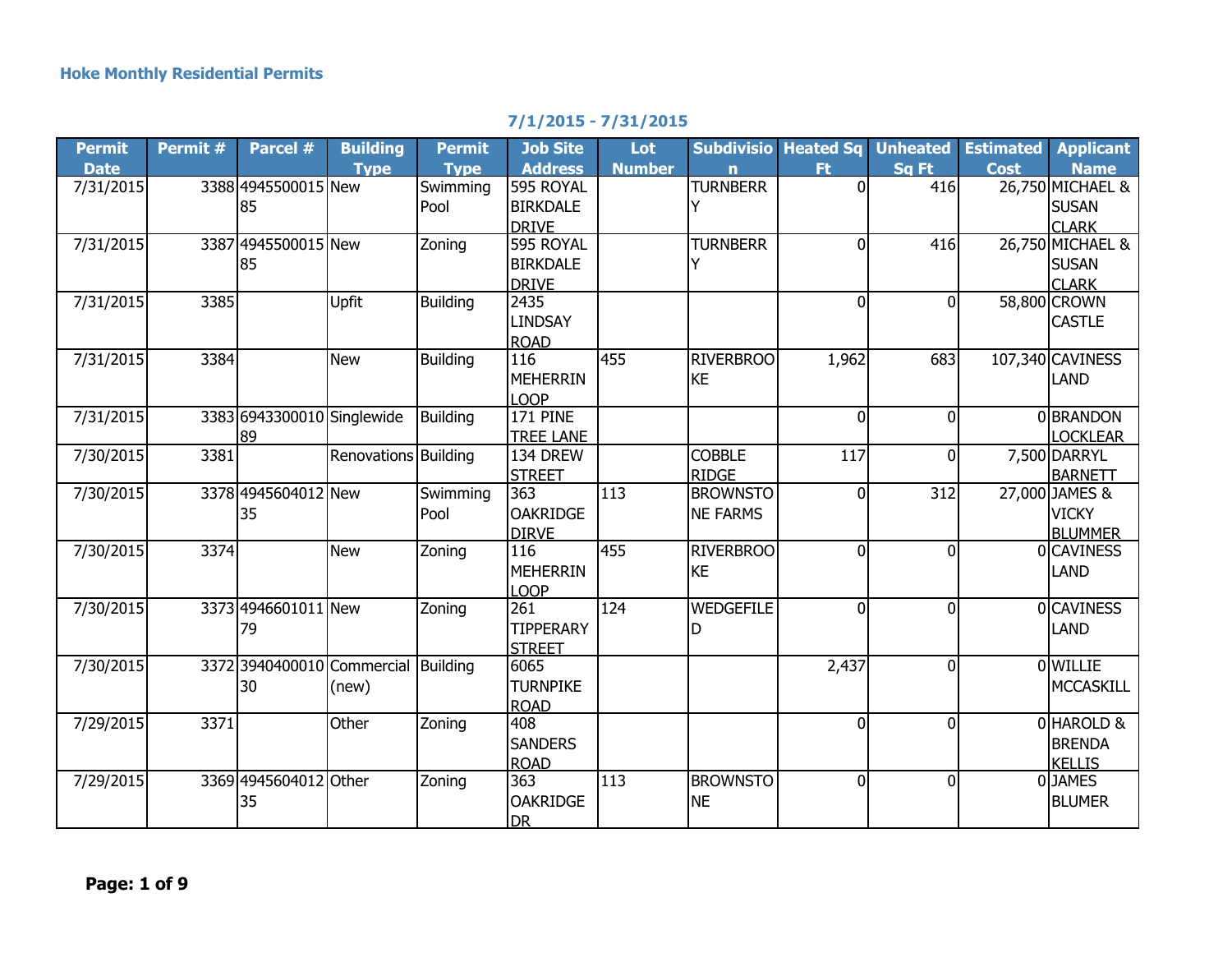| 7/28/2015 | 3363 |                                  | Accessory<br><b>Building</b> | Electrical             | 103 NORTH<br><b>SHANNON</b><br><b>ROAD</b> |                 |                                    | $\overline{0}$ | $\overline{0}$ | $\overline{0}$ |                                              |
|-----------|------|----------------------------------|------------------------------|------------------------|--------------------------------------------|-----------------|------------------------------------|----------------|----------------|----------------|----------------------------------------------|
| 7/28/2015 |      | 3362 2944000013 New<br>25        |                              | Storage<br>Permit Only | 208 TREE<br><b>TOP LANE</b>                |                 |                                    | $\overline{0}$ | $\overline{0}$ |                | 0 ASHELY<br><b>LOCKLEAR</b>                  |
| 7/27/2015 |      | 3358 4945500016 New<br>65        |                              | <b>Building</b>        | 212<br><b>TRANQUILI</b><br><b>TY DRIVE</b> | 10              | <b>WHISPERIN</b><br><b>G WINDS</b> | 3,905          | 643            |                | 230,000 LUMBEE<br>QUALITY<br><b>BUILDERS</b> |
| 7/27/2015 | 3357 |                                  | New                          | <b>Building</b>        | 261<br><b>TIPPERARY</b><br><b>STREET</b>   | 124             | WEDGEFIEL<br>D                     | 3,187          | 700            |                | 143,940 CAVINESS<br>LAND                     |
| 7/27/2015 |      | 3353 1940100010 Doublewide<br>58 |                              | Zoning                 | 160<br><b>SHARON DR</b>                    |                 |                                    | $\mathbf{0}$   | $\overline{0}$ |                | 0RICKY<br><b>HUNT</b>                        |
| 7/25/2015 |      | 3350 4946601012 New<br>05        |                              | <b>Building</b>        | 223<br><b>STONEBRIA</b><br><b>R AVENUE</b> | $\overline{75}$ | <b>HIGHLANDS</b><br>@BEDFORD       | 2,678          | 1,016          | 182,000 CATES  | <b>BUILDING</b>                              |
| 7/25/2015 |      | 3349 4946601012 New<br>05        |                              | <b>Building</b>        | 162<br><b>STONEBRIA</b><br><b>R AVENUE</b> | 60              | <b>HIGHLANDS</b><br>@BEDFORD       | 2,656          | 896            | 178,000 CATES  | <b>BUILDING</b>                              |
| 7/25/2015 |      | 3348 4946601012 New<br>05        |                              | <b>Building</b>        | 256<br><b>STONEBRIA</b><br><b>R AVENUE</b> | 54              | <b>HIGHLANDS</b><br>@BEDFORD       | 3,224          | 754            | 192,000 CATES  | <b>BUILDING</b>                              |
| 7/25/2015 |      | 3347 4946601012 New<br>05        |                              | <b>Building</b>        | 475<br><b>STONEBRIA</b><br><b>R AVENUE</b> | $\overline{43}$ | <b>MIDLANDS</b><br>@BEDFORD        | 2,588          | 843            | 168,000 CATES  | <b>BUILDING</b>                              |
| 7/25/2015 |      | 3346 4946601012 New<br>05        |                              | <b>Building</b>        | 446<br><b>STONEBRIA</b><br><b>R AVENUE</b> | $\overline{6}$  | <b>MIDLANDS</b><br>@BEDFORD        | 2,321          | 692            | 161,000 CATES  | <b>BUILDING</b>                              |
| 7/24/2015 |      | 3345 4946601012 New<br>05        |                              | Building               | 396<br><b>STONEBRIA</b><br><b>R AVENUE</b> | $\overline{2}$  | <b>MIDLANDS</b><br>@BEDFORD        | 2,432          | 750            | 164,000 CATES  | <b>BUILDING</b>                              |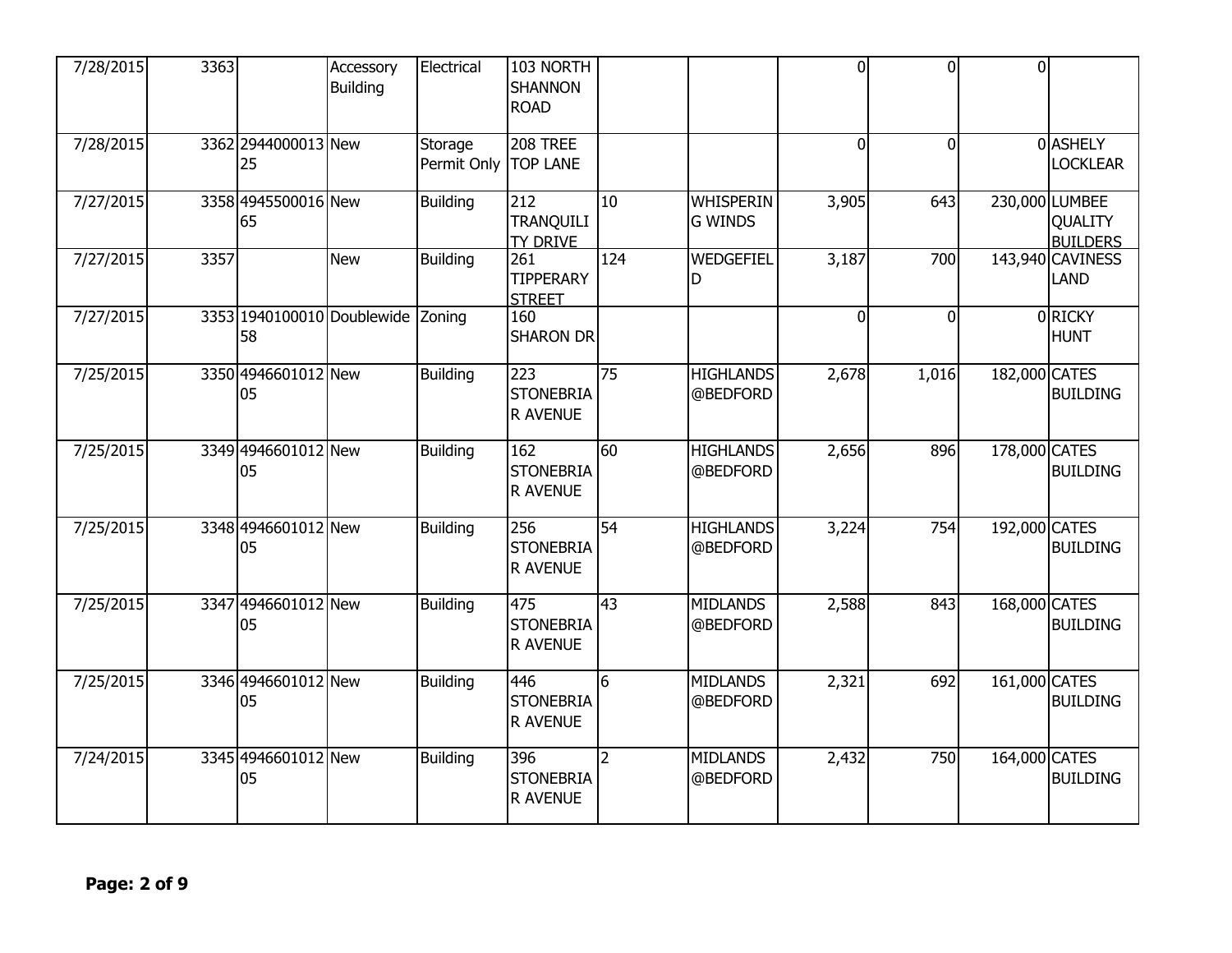| 7/24/2015 |      | 3344 5849500011 New<br>42       |                                | <b>Building</b>  | <b>1302 NEILL</b><br><b>SINCLAIR</b><br><b>ROAD</b> |                 |                                         | 2,464          | 509            | 185,000 RICHARD<br><b>FAMILY</b><br><b>BUILDERS</b>       |
|-----------|------|---------------------------------|--------------------------------|------------------|-----------------------------------------------------|-----------------|-----------------------------------------|----------------|----------------|-----------------------------------------------------------|
| 7/24/2015 |      | 3343 4946504013 New<br>19       |                                | Swimming<br>Pool | 165<br><b>ALLYDAR</b><br><b>LANE</b>                |                 | <b>GALATIA</b><br><b>FARMS</b>          | $\overline{0}$ | $\Omega$       | 44,500 RONALD<br><b>MEYERS</b>                            |
| 7/24/2015 |      | 3339 4946601012 New<br>05       |                                | Zoning           | 256<br><b>STONEBRIA</b><br><b>R AVENUE</b>          | 54              | <b>HIGHLANDS</b><br>@<br><b>BEDFORD</b> | $\overline{0}$ | $\overline{0}$ | 0 CATES<br><b>BUILDING</b>                                |
| 7/24/2015 |      | 3338 4946601012 New<br>05       |                                | Zoning           | 162<br><b>STONEBRIA</b><br>R AVENUE                 | 60              | <b>HIGHLANDS</b><br>@<br><b>BEDFORD</b> | $\overline{0}$ | $\Omega$       | 0 CATES<br><b>BUILDING</b>                                |
| 7/24/2015 |      | 3337 4946601012 New<br>05       |                                | Zoning           | 223<br><b>STONEBRIA</b><br><b>R AVENUE</b>          | 75              | <b>HIGHLANDS</b><br>@<br><b>BEDFORD</b> | 0              | $\Omega$       | 0 CATES<br><b>BUILDING</b>                                |
| 7/24/2015 |      | 3336 4946601012 New<br>05       |                                | Zoning           | 396<br><b>STONEBRIA</b><br><b>R AVENUE</b>          | $\overline{2}$  | <b>MIDLANDS</b><br>@<br><b>BEDFORD</b>  | $\overline{0}$ | $\Omega$       | 0 CATED<br><b>BUILDING</b>                                |
| 7/24/2015 |      | 3335 4946601012 New<br>05       |                                | Zoning           | 446<br><b>STONEBRIA</b><br><b>R AVENUE</b>          | 6               | <b>MIDLANDS</b><br>@<br><b>BEDFORD</b>  | 0              | $\overline{0}$ | 0 CATED<br><b>BUILDING</b>                                |
| 7/24/2015 |      | 3334 4946601012 New<br>05       |                                | Zoning           | 475<br><b>STONEBRIA</b><br><b>R AVENUE</b>          | $\overline{43}$ | <b>MIDLANDS</b><br>@<br><b>BEDFORD</b>  | $\overline{0}$ | $\Omega$       | 0 CATED<br><b>BUILDING</b>                                |
| 7/24/2015 |      | 3332 4946601010 New<br>04       |                                | Zoning           | 200<br><b>BEDFORD</b><br><b>DR</b>                  |                 |                                         | $\overline{0}$ | $\Omega$       | 0 BREEZEWO<br>OD OF<br><b>FAYETTEVIL</b><br><b>LE LLC</b> |
| 7/24/2015 |      | 3331 4946504013 Accessory<br>19 | <b>Building</b>                | Zoning           | 165<br><b>ALLYDAR</b><br><b>LANE</b>                |                 |                                         | $\overline{0}$ | $\overline{0}$ | 0 RONALD<br><b>MEYERS</b>                                 |
| 7/23/2015 | 3330 |                                 | Finish<br><b>Bonus</b><br>Room | <b>Building</b>  | 105 SAGE<br><b>CREEK</b><br><b>DRIVE</b>            |                 | <b>TRAPPER'S</b><br><b>RUN</b>          | $\mathbf 0$    | $\overline{0}$ | 5,000 KENNETH<br><b>SEVERIN</b>                           |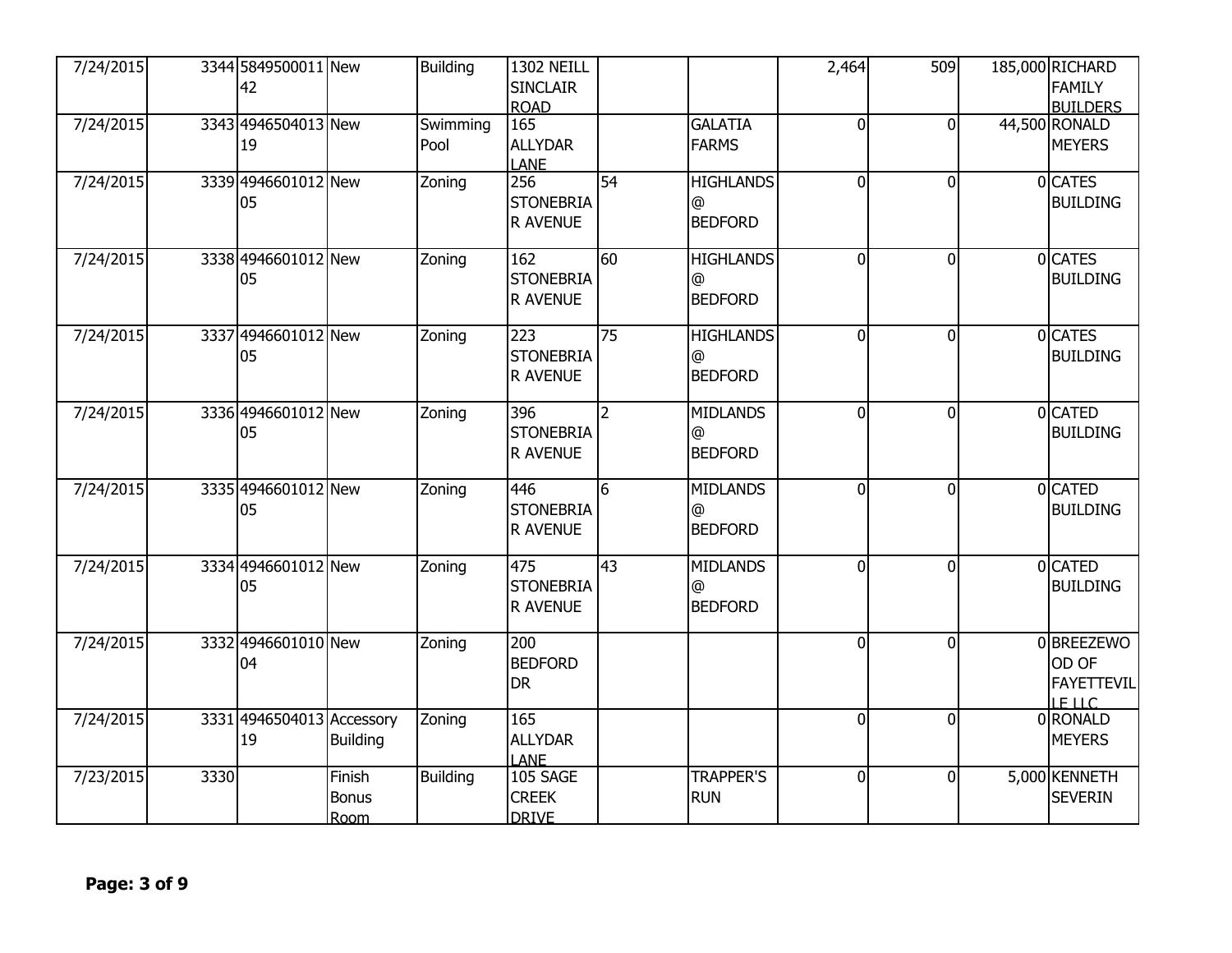| 7/23/2015 | 3329 6944400011 Doublewide<br>59 | Building        | 166<br><b>MALLOY</b><br><b>STREET</b>            |    |                               | $\overline{0}$ | $\overline{0}$ | 0 HARRIELL<br><b>CECIL</b><br><b>LOCKLEAR</b>                          |
|-----------|----------------------------------|-----------------|--------------------------------------------------|----|-------------------------------|----------------|----------------|------------------------------------------------------------------------|
| 7/23/2015 | 3328 3849400010 Singlewide<br>20 | <b>Building</b> | 3929<br><b>GAINEY</b><br><b>ROAD</b>             |    |                               | $\overline{0}$ | $\Omega$       | 0 CAROLYN<br><b>JONES</b>                                              |
| 7/22/2015 | 3327 4946601012 New<br>05        | <b>Building</b> | 209<br><b>STONEBRIA</b><br>R AVENUE              | 74 | <b>HIGHLANDS</b><br>@BEDFORD  | 3,107          | 804            | 219,000 CAVINESS<br>& CATES                                            |
| 7/22/2015 | 3326 4946601012 New<br>05        | <b>Building</b> | 121<br><b>STONEBRIA</b><br>R AVENUE              | 69 | <b>HIGHLANDS</b><br>@BEDFORD  | 3,075          | 1,020          | 223,900 CAVINESS<br><b>&amp; CATES</b>                                 |
| 7/22/2015 | 3325 4946601012 New<br>05        | <b>Building</b> | 206<br><b>STONEBRIA</b><br>R AVENUE              | 57 | <b>HIGHLANDS</b><br>@BEDFORD  | 3,224          | 1,020          | 223,900 CAVINESS<br>& CATES                                            |
| 7/22/2015 | 3324 4946601012 New<br>05        | Building        | 457<br><b>STONEBRIA</b><br><b>R AVENUE</b>       | 44 | <b>MIDLANDS</b><br>@BEDFORD   | 2,243          | 943            | 191,900 CAVINESS<br>& CATES                                            |
| 7/22/2015 | 3323 4946601012 New<br>05        | <b>Building</b> | 456<br><b>STONEBRIA</b><br>R AVENUE              |    | <b>MIDLANDS</b><br>@BEDFORD   | 2,355          | 1,109          | 183,900 CAVINESS<br>& CATES                                            |
| 7/22/2015 | 3322 4946601012 New<br>05        | Building        | 408<br><b>STONEBRIA</b><br>R AVENUE              | 3  | <b>MIDLANDS</b><br>@BEDFORD   | 2,552          | 1,096          | 192,900 CAVINESS<br>& CATES                                            |
| 7/22/2015 | 3320 4947300010 New<br>67        | <b>Building</b> | <b>194 OLD</b><br><b>BLOSSOM</b><br><b>COURT</b> | 30 | <b>SHADOW</b><br><b>CREEK</b> | 2,010          | 587            | 107,000 TRISTAR<br><b>BUILDING</b><br>&<br><b>DEVELOPM</b><br>FNT. INC |
| 7/22/2015 | 3319 4947300010 New<br>67        | Building        | 127 HIGH<br><b>LEAF DRIVE</b>                    | 11 | <b>SHADOW</b><br><b>CREEK</b> | 3,234          | 728            | 160,000 TRISTAR<br><b>BUILDING</b><br>&<br><b>DEVELOPM</b><br>FNT. INC |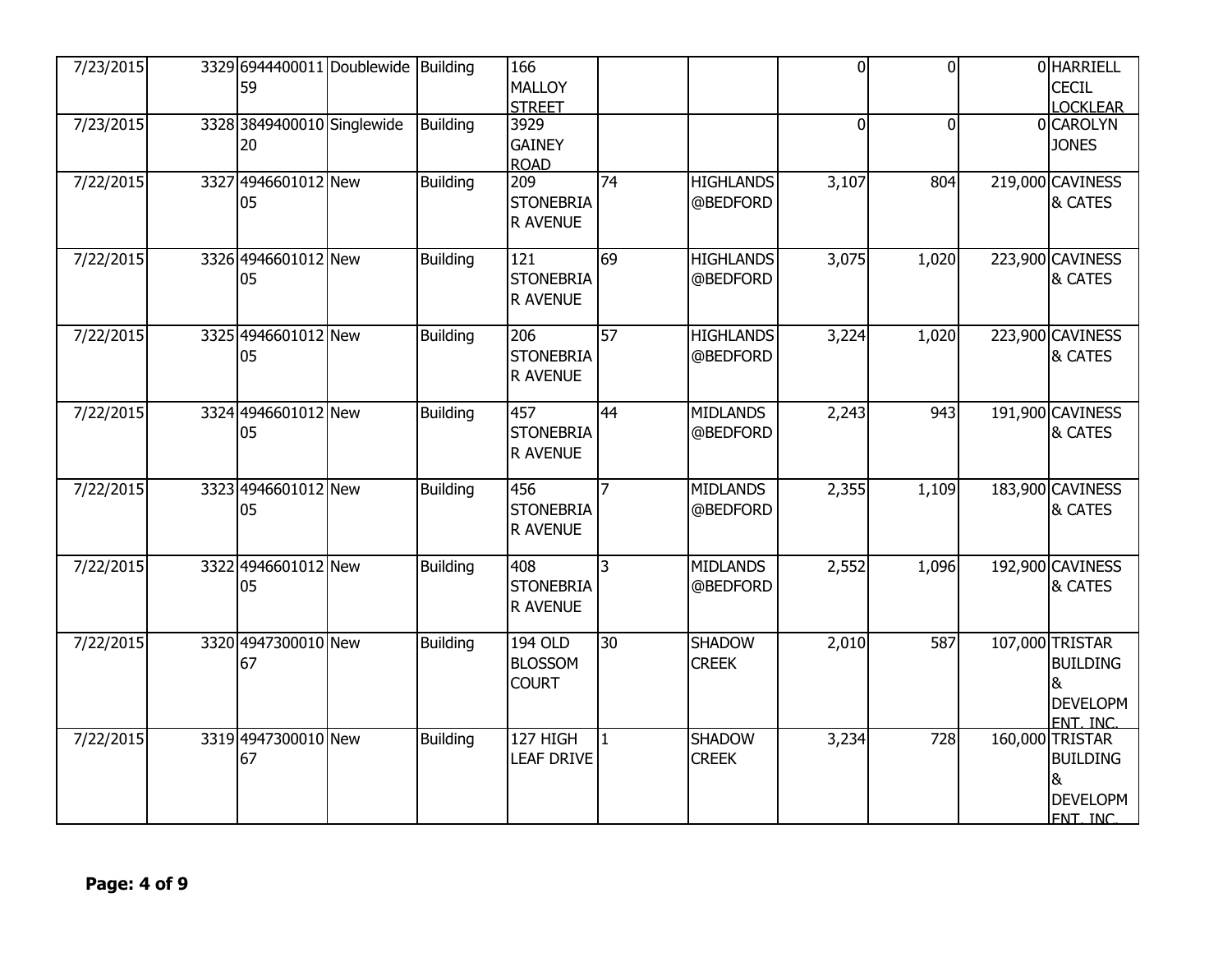| <b>TRANQUILI</b><br><b>G WINDS</b><br>QUALITY<br>31<br><b>BUILDERS</b><br><b>TY DR</b><br>69<br>0 CAVINESS<br>121<br><b>THE</b><br>7/22/2015<br>3314 4946601012 New<br>Zoning<br>0<br>$\Omega$<br><b>STONEBRIA</b><br><b>HIGHLANDS</b><br>& CATES<br>05<br><b>R AVENUE</b><br>$\circledR$<br><b>BEDFORD</b><br>$\overline{57}$<br>3313 4946601012 New<br>0 CAVINESS<br>7/22/2015<br>206<br>$\Omega$<br><b>THE</b><br>0<br>Zoning<br><b>STONEBRIA</b><br><b>HIGHLANDS</b><br>& CATES<br>05<br>R AVENUE<br>@<br><b>BEDFORD</b><br>$\overline{74}$<br>3312 4946601012 New<br>$\overline{209}$<br><b>THE</b><br>0 CAVINESS<br>7/22/2015<br>Zoning<br>$\Omega$<br>$\Omega$ | 7/22/2015 | 3317 4945500014 New | Zoning | 171              | $\overline{12}$ | <b>WHISPERIN</b> | $\overline{0}$ | $\overline{0}$ | 0 LUMBEE |
|-----------------------------------------------------------------------------------------------------------------------------------------------------------------------------------------------------------------------------------------------------------------------------------------------------------------------------------------------------------------------------------------------------------------------------------------------------------------------------------------------------------------------------------------------------------------------------------------------------------------------------------------------------------------------|-----------|---------------------|--------|------------------|-----------------|------------------|----------------|----------------|----------|
|                                                                                                                                                                                                                                                                                                                                                                                                                                                                                                                                                                                                                                                                       |           |                     |        |                  |                 |                  |                |                |          |
|                                                                                                                                                                                                                                                                                                                                                                                                                                                                                                                                                                                                                                                                       |           |                     |        |                  |                 |                  |                |                |          |
|                                                                                                                                                                                                                                                                                                                                                                                                                                                                                                                                                                                                                                                                       |           |                     |        |                  |                 |                  |                |                |          |
|                                                                                                                                                                                                                                                                                                                                                                                                                                                                                                                                                                                                                                                                       |           |                     |        |                  |                 |                  |                |                |          |
|                                                                                                                                                                                                                                                                                                                                                                                                                                                                                                                                                                                                                                                                       |           |                     |        |                  |                 |                  |                |                |          |
|                                                                                                                                                                                                                                                                                                                                                                                                                                                                                                                                                                                                                                                                       |           |                     |        |                  |                 |                  |                |                |          |
|                                                                                                                                                                                                                                                                                                                                                                                                                                                                                                                                                                                                                                                                       |           |                     |        |                  |                 |                  |                |                |          |
|                                                                                                                                                                                                                                                                                                                                                                                                                                                                                                                                                                                                                                                                       |           |                     |        |                  |                 |                  |                |                |          |
|                                                                                                                                                                                                                                                                                                                                                                                                                                                                                                                                                                                                                                                                       |           |                     |        |                  |                 |                  |                |                |          |
|                                                                                                                                                                                                                                                                                                                                                                                                                                                                                                                                                                                                                                                                       |           |                     |        |                  |                 |                  |                |                |          |
|                                                                                                                                                                                                                                                                                                                                                                                                                                                                                                                                                                                                                                                                       |           |                     |        |                  |                 |                  |                |                |          |
|                                                                                                                                                                                                                                                                                                                                                                                                                                                                                                                                                                                                                                                                       |           | 05                  |        | <b>STONEBRIA</b> |                 | <b>HIGHLANDS</b> |                |                | & CATES  |
| <b>R AVENUE</b><br>$\circledR$                                                                                                                                                                                                                                                                                                                                                                                                                                                                                                                                                                                                                                        |           |                     |        |                  |                 |                  |                |                |          |
| <b>BEDFORD</b>                                                                                                                                                                                                                                                                                                                                                                                                                                                                                                                                                                                                                                                        |           |                     |        |                  |                 |                  |                |                |          |
| 7/22/2015<br>3311 4946601010 New<br>456<br>$\overline{7}$<br>0 CAVINESS<br><b>THE</b><br>0<br>$\Omega$<br>Zoning                                                                                                                                                                                                                                                                                                                                                                                                                                                                                                                                                      |           |                     |        |                  |                 |                  |                |                |          |
| & CATES<br><b>STONEBRIA</b><br><b>MIDLANDS</b><br>04                                                                                                                                                                                                                                                                                                                                                                                                                                                                                                                                                                                                                  |           |                     |        |                  |                 |                  |                |                |          |
| R AVENUE<br>@                                                                                                                                                                                                                                                                                                                                                                                                                                                                                                                                                                                                                                                         |           |                     |        |                  |                 |                  |                |                |          |
| <b>BEDFORD</b>                                                                                                                                                                                                                                                                                                                                                                                                                                                                                                                                                                                                                                                        |           |                     |        |                  |                 |                  |                |                |          |
| 3310 4946601010 New<br>$\overline{44}$<br><b>THE</b><br>0 CAVINESS<br>7/22/2015<br>457<br>$\Omega$<br>$\Omega$<br>Zoning                                                                                                                                                                                                                                                                                                                                                                                                                                                                                                                                              |           |                     |        |                  |                 |                  |                |                |          |
| <b>STONEBRIA</b><br>& CATES<br>04<br><b>MIDLANDS</b>                                                                                                                                                                                                                                                                                                                                                                                                                                                                                                                                                                                                                  |           |                     |        |                  |                 |                  |                |                |          |
| <b>R AVENUE</b><br>@                                                                                                                                                                                                                                                                                                                                                                                                                                                                                                                                                                                                                                                  |           |                     |        |                  |                 |                  |                |                |          |
| <b>BEDFORD</b>                                                                                                                                                                                                                                                                                                                                                                                                                                                                                                                                                                                                                                                        |           |                     |        |                  |                 |                  |                |                |          |
| 3309 4946601010 New<br>$\overline{3}$<br>0 CAVINESS<br>7/22/2015<br>408<br><b>THE</b><br>0<br>$\Omega$<br>Zoning                                                                                                                                                                                                                                                                                                                                                                                                                                                                                                                                                      |           |                     |        |                  |                 |                  |                |                |          |
| <b>STONEBRIA</b><br><b>MIDLANDS</b><br>& CATES<br>04                                                                                                                                                                                                                                                                                                                                                                                                                                                                                                                                                                                                                  |           |                     |        |                  |                 |                  |                |                |          |
| R AVENUE<br>@                                                                                                                                                                                                                                                                                                                                                                                                                                                                                                                                                                                                                                                         |           |                     |        |                  |                 |                  |                |                |          |
| <b>BEDFORD</b>                                                                                                                                                                                                                                                                                                                                                                                                                                                                                                                                                                                                                                                        |           |                     |        |                  |                 |                  |                |                |          |
| 127 HIGH<br>0TRISTAR<br>7/22/2015<br>3308 4947300010 New<br>$\mathbf{1}$<br>Zoning<br><b>SHADOW</b><br>$\Omega$<br>$\Omega$                                                                                                                                                                                                                                                                                                                                                                                                                                                                                                                                           |           |                     |        |                  |                 |                  |                |                |          |
| LEAF DR<br><b>BUILDING</b><br><b>CREEK</b><br>67                                                                                                                                                                                                                                                                                                                                                                                                                                                                                                                                                                                                                      |           |                     |        |                  |                 |                  |                |                |          |
| 3307 4947300010 New<br>$\overline{30}$<br><b>SHADOW</b><br>0TRISTAR<br>194 OLD<br>7/22/2015<br>$\overline{0}$<br>Zoning<br>0                                                                                                                                                                                                                                                                                                                                                                                                                                                                                                                                          |           |                     |        |                  |                 |                  |                |                |          |
| <b>BLOSSOM</b><br><b>CREEK</b><br><b>BUILDING</b><br>96                                                                                                                                                                                                                                                                                                                                                                                                                                                                                                                                                                                                               |           |                     |        |                  |                 |                  |                |                |          |
|                                                                                                                                                                                                                                                                                                                                                                                                                                                                                                                                                                                                                                                                       |           |                     |        |                  |                 |                  |                |                |          |
| 366 YATES<br>81<br>7/21/2015<br>3305 4946601011 New<br>WEDGEFILE<br>2,957<br>666<br>137,940 CAVINESSS<br><b>Building</b>                                                                                                                                                                                                                                                                                                                                                                                                                                                                                                                                              |           |                     |        |                  |                 |                  |                |                |          |
| 62<br><b>MILL</b><br>LAND<br>D                                                                                                                                                                                                                                                                                                                                                                                                                                                                                                                                                                                                                                        |           |                     |        |                  |                 |                  |                |                |          |
| <b>STREET</b>                                                                                                                                                                                                                                                                                                                                                                                                                                                                                                                                                                                                                                                         |           |                     |        |                  |                 |                  |                |                |          |
| 3304 4946601011 New<br>81<br>WEDGEFILE<br>0 CAVINESSS<br>7/21/2015<br>Zoning<br>366 YATES<br>$\overline{0}$<br>$\Omega$                                                                                                                                                                                                                                                                                                                                                                                                                                                                                                                                               |           |                     |        |                  |                 |                  |                |                |          |
| LAND<br>62<br><b>MILL</b><br>D                                                                                                                                                                                                                                                                                                                                                                                                                                                                                                                                                                                                                                        |           |                     |        |                  |                 |                  |                |                |          |
| <b>STREET</b>                                                                                                                                                                                                                                                                                                                                                                                                                                                                                                                                                                                                                                                         |           |                     |        |                  |                 |                  |                |                |          |
| Renovations Building<br>$\overline{0}$<br>30,463 ROBERT<br>7/20/2015<br>3303<br>186 MYRA<br>$\overline{0}$                                                                                                                                                                                                                                                                                                                                                                                                                                                                                                                                                            |           |                     |        |                  |                 |                  |                |                |          |
| <b>FOX</b><br><b>ROAD</b>                                                                                                                                                                                                                                                                                                                                                                                                                                                                                                                                                                                                                                             |           |                     |        |                  |                 |                  |                |                |          |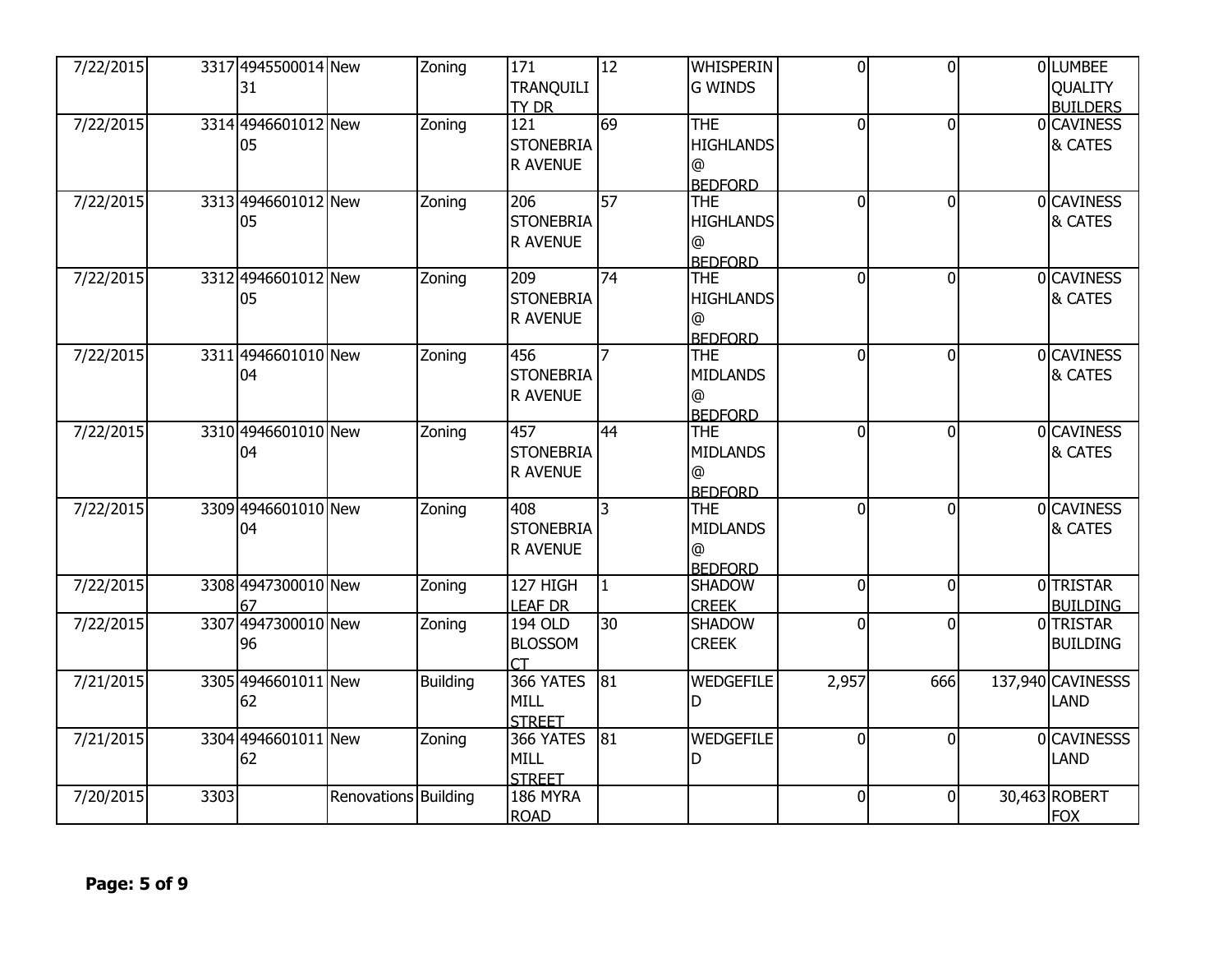| 7/20/2015 |      | 3302 5849500010 storage/she Building<br>98 |                     |                 | 2256<br>CALLOWAY             |     |                               | $\overline{0}$ | 744            |               | 13,395 RAENELLE<br><b>TYSON</b> |
|-----------|------|--------------------------------------------|---------------------|-----------------|------------------------------|-----|-------------------------------|----------------|----------------|---------------|---------------------------------|
|           |      |                                            |                     |                 | <b>ROAD</b>                  |     |                               |                |                |               |                                 |
| 7/20/2015 | 3298 |                                            | Replacemen Building |                 | 15951 U.S.                   |     |                               | 2,200          | $\Omega$       |               | 11,081 HAROLD                   |
|           |      |                                            | t Shingles          |                 | <b>HWY 15-</b>               |     |                               |                |                |               | <b>BICKFORD</b>                 |
| 7/20/2015 |      | 3292 4945500015 Fence                      |                     | Zoning          | 501<br>196                   | 112 | <b>TURNBERR</b>               | 0              | $\Omega$       |               | 0 LMS &                         |
|           |      | 53                                         |                     |                 | <b>GANTON</b>                |     |                               |                |                |               | SONS                            |
|           |      |                                            |                     |                 | <b>DRIVE</b>                 |     |                               |                |                |               | HOMES INC                       |
| 7/20/2015 |      | 3291 2942200013 Singlewide                 |                     | Storage         | <b>2929 BLUE</b>             |     |                               | 0              | $\Omega$       |               | 0 LILLA                         |
|           |      | 09                                         |                     | Permit Only     | SPRINGS                      |     |                               |                |                |               | 'DONNELL                        |
| 7/20/2015 |      | 3290 5940600013 New                        |                     | Zoning          | <b>ROAD</b><br>589           | 65  | <b>STEEPLECH</b>              | $\overline{0}$ | $\overline{0}$ |               | $0H$ & H                        |
|           |      | 59                                         |                     |                 | <b>EQUESTRAI</b>             |     | <b>ASE</b>                    |                |                |               | <b>CONSTRUC</b>                 |
|           |      |                                            |                     |                 | N WAY                        |     |                               |                |                |               | <b>TORS</b>                     |
| 7/17/2015 |      | 3287 5849500010 storage/she Zoning         |                     |                 | 2256                         |     |                               | $\overline{0}$ | $\Omega$       |               | 0 RAENELLE                      |
|           |      | 98                                         |                     |                 | CALLOWAY                     |     |                               |                |                |               | <b>TYSON</b>                    |
| 7/17/2015 |      | 3281 4947400015 New                        |                     | Building        | <b>ROAD</b><br>1060          |     |                               | 1,884          | 1,362          |               | 150,000 STRICKLAN               |
|           |      | 59                                         |                     |                 | <b>KOONCE</b>                |     |                               |                |                |               |                                 |
|           |      |                                            |                     |                 | <b>ROAD</b>                  |     |                               |                |                |               | <b>CONSTRUC</b>                 |
|           |      |                                            |                     |                 |                              |     |                               |                |                |               | <b>TION</b>                     |
| 7/17/2015 |      | 3279 4945604013 New                        |                     | <b>Building</b> | 263<br><b>AUTUMN</b>         | 48  | <b>TURNING</b><br><b>LEAF</b> | 2,055          | 422            |               | 80,000 NORRIS                   |
|           |      | 18                                         |                     |                 | <b>LANE</b>                  |     | <b>SOUTH</b>                  |                |                |               | <b>CONSTRUC</b><br>TION, INC.   |
| 7/17/2015 |      | 3278 4945500016 New                        |                     | <b>Building</b> | 411 ROYAL                    | 38  | <b>TURNBERR</b>               | 3,253          | 934            |               | 220,000 RICHARD                 |
|           |      | 33                                         |                     |                 | <b>BIRKDALE</b>              |     | Y                             |                |                |               | <b>FAMILY</b>                   |
|           |      |                                            |                     |                 | <b>DR</b>                    |     |                               |                |                |               | <b>BUILDERS</b>                 |
| 7/17/2015 |      | 3277 4945500016 New<br>33                  |                     | Zoning          | 411 ROYAL<br><b>BIRKDALE</b> | 38  | <b>TURNBERR</b><br>Y          | $\mathbf{0}$   | $\Omega$       |               | 0 RICHARD<br><b>FAMILY</b>      |
|           |      |                                            |                     |                 | <b>DR</b>                    |     |                               |                |                |               | <b>BUILDERS</b>                 |
| 7/17/2015 |      | 3276 4945604010 Commercial Building        |                     |                 | 7050                         |     |                               | 6,682          | $\Omega$       | 150,000 H & H |                                 |
|           |      | 79                                         | (new)               |                 | <b>FAYETTEVIL</b>            |     |                               |                |                |               | <b>CONSTRUC</b>                 |
|           |      |                                            |                     |                 | <b>LE ROAD</b>               |     |                               |                |                |               | TORS, INC.                      |
| 7/16/2015 |      | 3275 4947400015 New<br>59                  |                     | Zoning          | 1060<br><b>KOONCE</b>        |     |                               | $\overline{0}$ | $\Omega$       |               | 0ROBERT<br><b>WILLIAMS</b>      |
|           |      |                                            |                     |                 | <b>ROAD</b>                  |     |                               |                |                |               |                                 |
| 7/16/2015 |      | 3273 4947400012 Doublewide                 |                     | <b>Building</b> | 215 WHITE                    |     |                               | $\mathbf 0$    | $\Omega$       |               | 0JUSTIN                         |
|           |      | 73                                         |                     |                 | <b>OAK DRIVE</b>             |     |                               |                |                |               | <b>THALER</b>                   |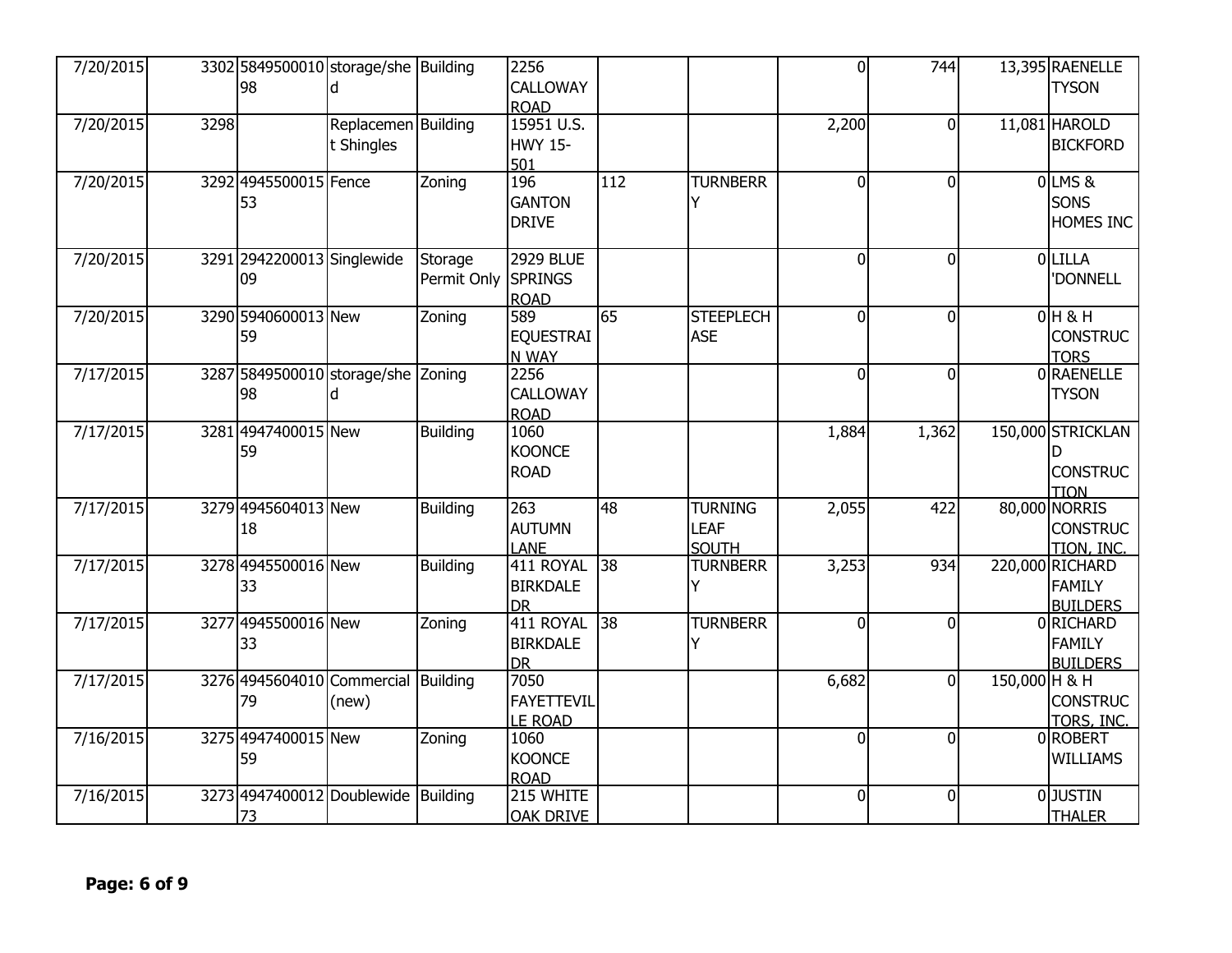| 7/16/2015 |      | 3272 6944400012 New<br>78               |                              | <b>Building</b> | 113<br><b>MEHERRIN</b><br><b>LOOP</b>                 | 480             | <b>RIVERBROO</b><br><b>KE</b> | 1,600          | 518            |               | 95,940 CAVINESS<br><b>LAND</b>                           |
|-----------|------|-----------------------------------------|------------------------------|-----------------|-------------------------------------------------------|-----------------|-------------------------------|----------------|----------------|---------------|----------------------------------------------------------|
| 7/16/2015 | 3270 |                                         | Accessory<br><b>Building</b> | <b>Building</b> | 5833<br><b>ROCKFISH</b><br><b>ROAD</b>                |                 |                               | $\overline{0}$ | 384            |               | 12,134 WILLIAM A.<br><b>BROWN</b>                        |
| 7/15/2015 |      | 3268 7946300012 Commercial Zoning<br>50 | (new)                        |                 | 736 ELLIS<br><b>RD LUMBER</b><br><b>BRIDGE NC</b>     |                 |                               | $\overline{0}$ | $\overline{0}$ |               | 0 PARISH<br><b>SIGN</b>                                  |
| 7/14/2015 |      | 3266 4945500016 New<br>74               |                              | <b>Building</b> | 512<br><b>TOWNSEND</b><br><b>ROAD</b>                 | $\overline{2}$  |                               | 2,106          | 851            |               | 105,000 STRICKLAN<br><b>CONSTRUC</b><br><b>TION</b>      |
| 7/14/2015 |      | 3265 4945500016 New<br>74               |                              | <b>Building</b> | $\overline{534}$<br><b>TOWNSEND</b><br><b>ROAD</b>    | $\mathbf{1}$    |                               | 2,106          | 851            |               | 105,000 STRICKLAN<br>D<br><b>CONSTRUC</b><br><b>TION</b> |
| 7/14/2015 |      | 3264 1940000010 New<br>16               |                              | <b>Building</b> | 229 SOUTH<br><b>MCPHATTE</b><br>R ROAD                |                 |                               | 1,563          | 764            | 117,500 D & A | <b>COMPLETE</b><br><b>CONSTRUC</b><br><b>TION</b>        |
| 7/14/2015 |      | 3258 6944400012 New<br>78               |                              | Zoning          | 113<br><b>MEHERRIN</b><br>LOOP                        | 480             | <b>RIVERBROO</b><br><b>KE</b> | 0              | $\Omega$       |               | 0 CAVINESS<br><b>LAND</b>                                |
| 7/9/2015  |      | 3254 2944000013 Singlewide<br>37        |                              | Zoning          | 454<br><b>BREWER</b><br><b>DR</b>                     |                 |                               | $\overline{0}$ | $\Omega$       |               | 0 HB BROOKS                                              |
| 7/8/2015  |      | 3251 4947502010 Addition<br>90          |                              | <b>Building</b> | 211<br><b>SHEFFIELD</b><br><b>COURT</b>               | $\overline{79}$ | <b>RIDGE</b><br><b>MANOR</b>  | 594            | $\overline{0}$ |               | 7,500 BARBARA<br><b>CHAVEZ</b>                           |
| 7/8/2015  |      | 3250 4947502010 Addition<br>90          |                              | Zoning          | 211<br><b>SHEFFIELD</b><br>CT                         | 79              | <b>RIDGE</b><br><b>MANOR</b>  | $\overline{0}$ | $\overline{0}$ |               | 0 BARBARA<br><b>CHAVEZ</b>                               |
| 7/7/2015  |      | 3245 2944100010 New<br>14               |                              | <b>Building</b> | 2570<br><b>NORTH</b><br><b>SHANNON</b><br><b>ROAD</b> |                 |                               | 1,800          | 160            |               | 129,150 THE HOME<br><b>CENTER</b>                        |
| 7/7/2015  |      | 3244 4947503011 New<br>68               |                              | <b>Building</b> | 177<br><b>CASWELL</b><br><b>PINES</b>                 | $\overline{25}$ | <b>BIRKLAND</b>               | 3,137          | 691            |               | 180,000 BRIDGEPOR<br>T HOMES                             |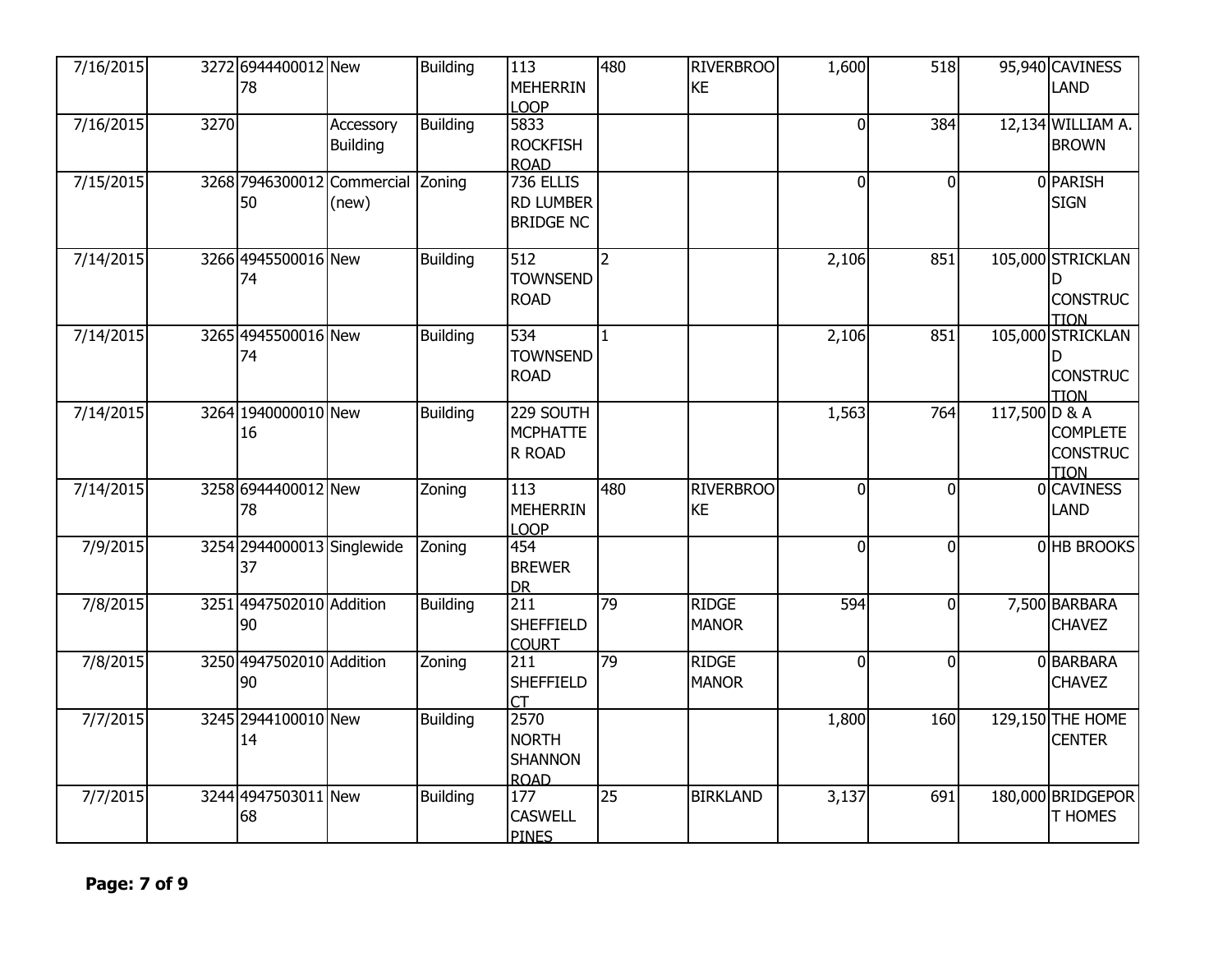| 7/6/2015 | 3238 |                                   | Replacemen Building<br>t Shingles |                               | 8119<br><b>ROCKFISH</b><br>ROAD                        |                 |                                 | $\overline{0}$ | $\overline{0}$ |               | 10,235 BRITTNEY<br><b>MCDONALD</b>        |
|----------|------|-----------------------------------|-----------------------------------|-------------------------------|--------------------------------------------------------|-----------------|---------------------------------|----------------|----------------|---------------|-------------------------------------------|
| 7/6/2015 |      | 3236 5847700011 New<br>46         |                                   | Swimming<br>Pool              | 1418<br><b>STUBBY</b><br><b>OAKS ROAD</b>              |                 |                                 | $\overline{0}$ | 24             |               | 7,400 ANTHONY<br><b>PREVATTE</b>          |
| 7/6/2015 |      | 3235 5847700011 Other<br>46       |                                   | Other                         | 1418<br><b>STUBBY</b><br><b>OAKS ROAD</b>              |                 |                                 | $\overline{0}$ | $\Omega$       |               | 0 ANTHONY<br><b>PREVATTE</b>              |
| 7/6/2015 |      | 3234 6944400012 New<br>55         |                                   | <b>Building</b>               | 255<br><b>MEHERRIN</b><br>LOOP                         | 441             | <b>RIVERBROO</b><br><b>KE</b>   | 1,816          | 634            | 119,186 H & H | <b>ONSITE</b><br><b>HOMES</b>             |
| 7/6/2015 |      | 3233 4947400012 Doublewide Zoning |                                   |                               | <b>215 WHITE</b> 13<br><b>OAK DR</b>                   |                 | <b>ROCKFISH</b><br><b>GROVE</b> | $\overline{0}$ | 0              |               | 0JUSTIN<br><b>THALER</b>                  |
| 7/6/2015 |      | 3232 5849500011 New<br>30         |                                   | <b>Building</b>               | 1688<br><b>HORACE</b><br><b>WALTERS</b><br><b>ROAD</b> | $6\overline{6}$ | <b>HOKE</b><br><b>ESTATE</b>    | 3,453          | 899            | 198,721 H & H | <b>ONSITE</b><br><b>HOMES</b>             |
| 7/6/2015 |      | 3230 5849500011 New<br>30         |                                   | Zoning                        | 1688<br><b>HORACE</b><br><b>WALTERS</b><br><b>ROAD</b> |                 |                                 | $\overline{0}$ | $\overline{0}$ |               | $0H$ & H<br><b>ONSITE</b><br><b>HOMES</b> |
| 7/6/2015 |      | 3229 6944400012 New<br>55         |                                   | Zoning                        | 255<br>MEHERRIN<br>LOOP                                | 441             | <b>RIVERBROO</b><br><b>KE</b>   | $\overline{0}$ | $\Omega$       |               | $0H$ & H<br><b>ONSITE</b><br><b>HOMES</b> |
| 7/2/2015 |      | 3228 7946300010 Addition<br>71    |                                   | <b>Building</b>               | 5781<br><b>ARABIA</b><br><b>ROAD</b>                   |                 |                                 | 270            | $\Omega$       |               | 12,150 ALFREDO<br>CASTREJON               |
| 7/1/2015 |      | 3226 6941500010 Constructio<br>59 | In Trailer                        | <b>Building</b><br>Inspection | 2550<br><b>ABERDEEN</b><br><b>ROAD</b>                 |                 |                                 | 1,440          | $\Omega$       |               | 5,200 WILTON<br><b>SMITH</b>              |
| 7/1/2015 |      | 3225 3940200010 Other<br>13       |                                   | Zoning                        | 7403<br>LAURINBUR<br><b>G ROAD</b>                     |                 |                                 | $\overline{0}$ | $\Omega$       |               | 0 DAVID<br><b>ABDUL</b><br><b>HAOO</b>    |
| 7/1/2015 |      | 3224 7946300010 Addition<br>71    |                                   | Zoning                        | 5781<br><b>ARABIA</b><br><b>ROAD</b>                   |                 |                                 | $\overline{0}$ | $\overline{0}$ |               | 0 ALFREDO<br><b>CASTREJON</b>             |
| 7/1/2015 |      | 3217 4945603013 Fence<br>17       |                                   | Zoning                        | 166<br><b>CHESWICK</b><br><b>DR</b>                    |                 |                                 | $\overline{0}$ | $\mathbf{0}$   |               | 0JOHNS&<br>SONS                           |